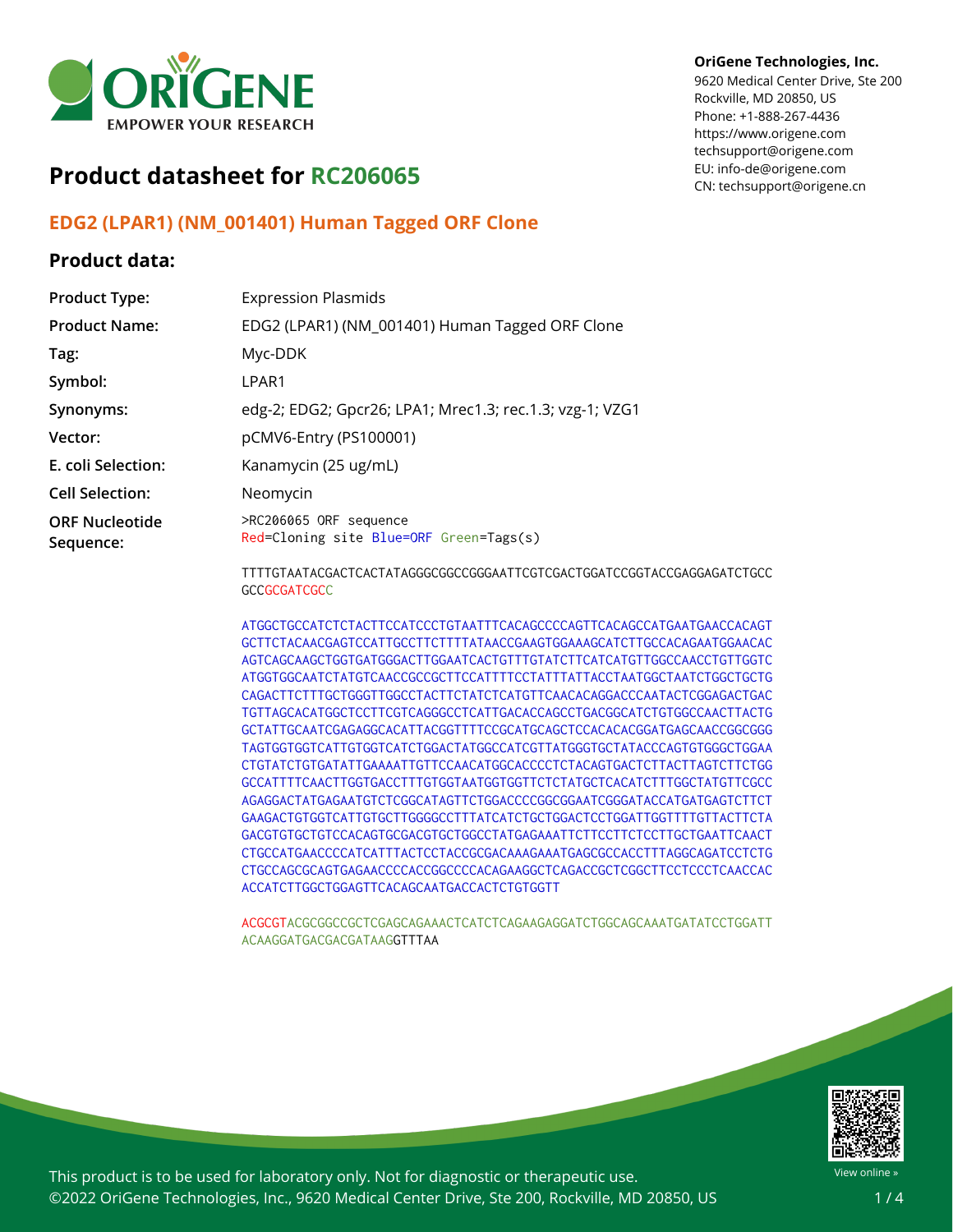



**Plasmid Map:**



\* The last codon before the Stop codon of the ORF

This product is to be used for laboratory only. Not for diagnostic or therapeutic use. ©2022 OriGene Technologies, Inc., 9620 Medical Center Drive, Ste 200, Rockville, MD 20850, US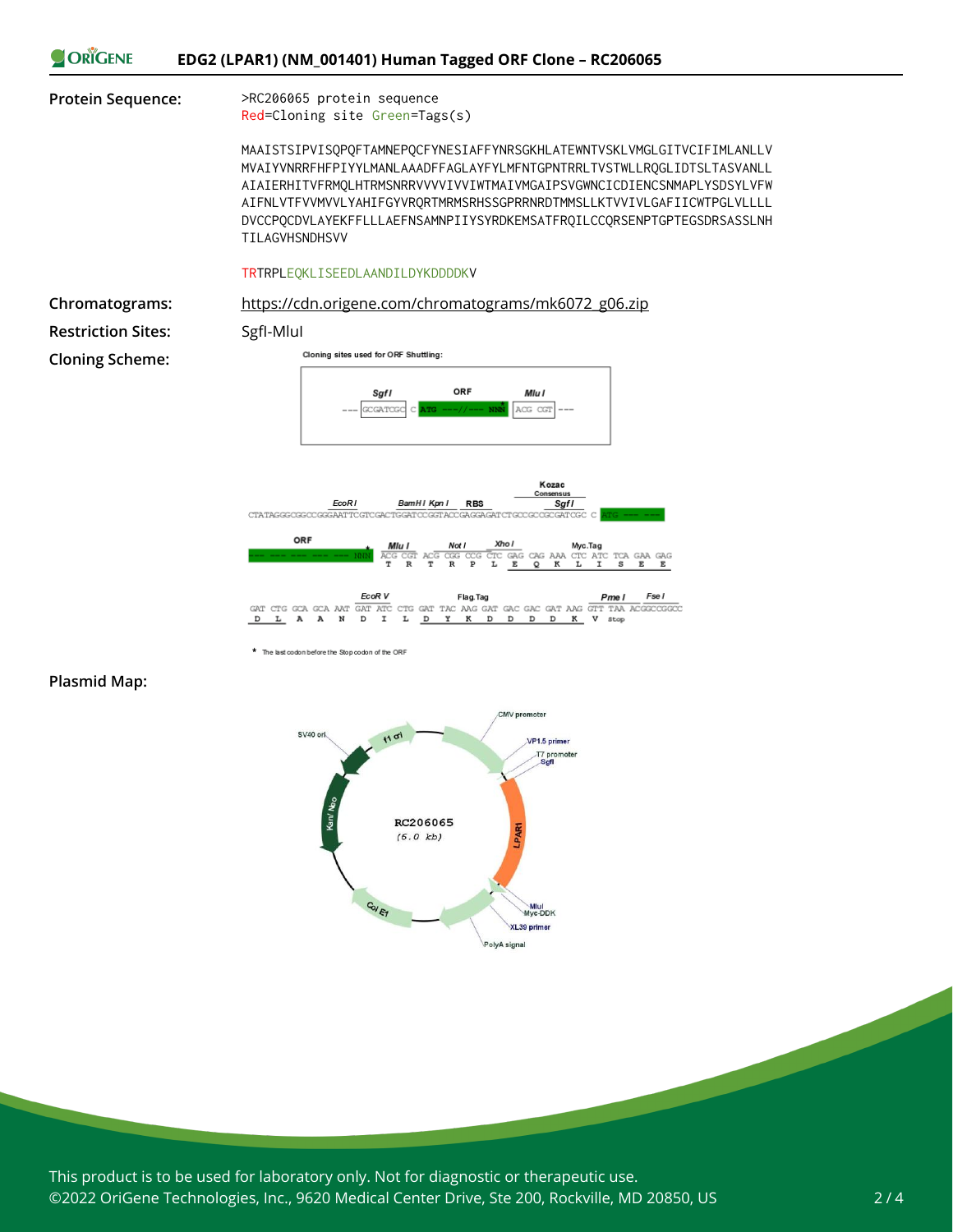| ORIGENE                       | EDG2 (LPAR1) (NM_001401) Human Tagged ORF Clone - RC206065                                                                                                                                                                                                                                                                                                                                                                                                                                                                                  |
|-------------------------------|---------------------------------------------------------------------------------------------------------------------------------------------------------------------------------------------------------------------------------------------------------------------------------------------------------------------------------------------------------------------------------------------------------------------------------------------------------------------------------------------------------------------------------------------|
| <b>ACCN:</b>                  | NM 001401                                                                                                                                                                                                                                                                                                                                                                                                                                                                                                                                   |
| <b>ORF Size:</b>              | 1092 bp                                                                                                                                                                                                                                                                                                                                                                                                                                                                                                                                     |
| <b>OTI Disclaimer:</b>        | Due to the inherent nature of this plasmid, standard methods to replicate additional amounts<br>of DNA in E. coli are highly likely to result in mutations and/or rearrangements. Therefore,<br>OriGene does not guarantee the capability to replicate this plasmid DNA. Additional amounts<br>of DNA can be purchased from OriGene with batch-specific, full-sequence verification at a<br>reduced cost. Please contact our customer care team at custsupport@origene.com or by<br>calling 301.340.3188 option 3 for pricing and delivery. |
|                               | The molecular sequence of this clone aligns with the gene accession number as a point of<br>reference only. However, individual transcript sequences of the same gene can differ through<br>naturally occurring variations (e.g. polymorphisms), each with its own valid existence. This<br>clone is substantially in agreement with the reference, but a complete review of all prevailing<br>variants is recommended prior to use. More info                                                                                              |
| <b>OTI Annotation:</b>        | This clone was engineered to express the complete ORF with an expression tag. Expression<br>varies depending on the nature of the gene.                                                                                                                                                                                                                                                                                                                                                                                                     |
| Components:                   | The ORF clone is ion-exchange column purified and shipped in a 2D barcoded Matrix tube<br>containing 10ug of transfection-ready, dried plasmid DNA (reconstitute with 100 ul of water).                                                                                                                                                                                                                                                                                                                                                     |
| <b>Reconstitution Method:</b> | 1. Centrifuge at 5,000xg for 5min.<br>2. Carefully open the tube and add 100ul of sterile water to dissolve the DNA.<br>3. Close the tube and incubate for 10 minutes at room temperature.<br>4. Briefly vortex the tube and then do a quick spin (less than 5000xg) to concentrate the liquid<br>at the bottom.<br>5. Store the suspended plasmid at -20°C. The DNA is stable for at least one year from date of<br>shipping when stored at -20°C.                                                                                         |
| RefSeq:                       | NM 001401.5                                                                                                                                                                                                                                                                                                                                                                                                                                                                                                                                 |
| <b>RefSeq Size:</b>           | 3104 bp                                                                                                                                                                                                                                                                                                                                                                                                                                                                                                                                     |
| <b>RefSeq ORF:</b>            | 1095 bp                                                                                                                                                                                                                                                                                                                                                                                                                                                                                                                                     |
| Locus ID:                     | 1902                                                                                                                                                                                                                                                                                                                                                                                                                                                                                                                                        |
| <b>UniProt ID:</b>            | Q92633                                                                                                                                                                                                                                                                                                                                                                                                                                                                                                                                      |
| <b>Cytogenetics:</b>          | 9q31.3                                                                                                                                                                                                                                                                                                                                                                                                                                                                                                                                      |
| Domains:                      | 7tm_1                                                                                                                                                                                                                                                                                                                                                                                                                                                                                                                                       |
| <b>Protein Families:</b>      | Druggable Genome, GPCR, Transmembrane                                                                                                                                                                                                                                                                                                                                                                                                                                                                                                       |
| <b>Protein Pathways:</b>      | Gap junction, Neuroactive ligand-receptor interaction                                                                                                                                                                                                                                                                                                                                                                                                                                                                                       |
| MW:                           | 41.1 kDa                                                                                                                                                                                                                                                                                                                                                                                                                                                                                                                                    |

This product is to be used for laboratory only. Not for diagnostic or therapeutic use. ©2022 OriGene Technologies, Inc., 9620 Medical Center Drive, Ste 200, Rockville, MD 20850, US